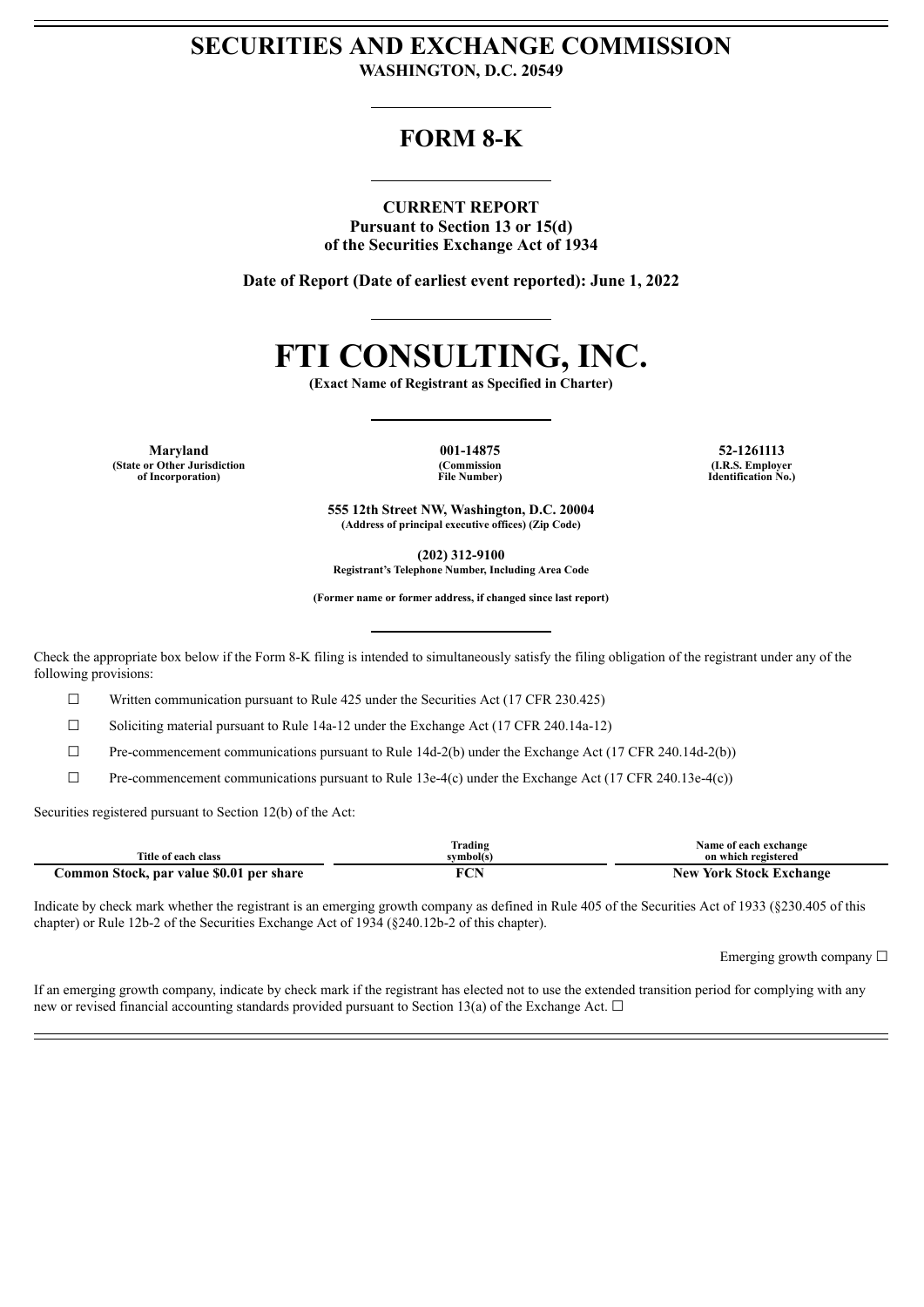#### **Item 5.07. Submission of Matters to a Vote of Security Holders**

(a) A total of 32,180,636 shares, or 93.46%, of the common stock issued and outstanding as of the close of business on the record date of March 3, 2022 (the "Record Date"), was represented by proxy at the annual meeting of the stockholders of FTI Consulting, Inc. (the "Company") held on June 1, 2022 (the "Annual Meeting"). The proposals below were described in detail in the proxy statement for the Annual Meeting (the "Proxy Statement").

(b) The final voting results for the three proposals submitted to a vote of stockholders at the Annual Meeting are as follows:

**Proposal No. 1 – Elect as directors the ten nominees named in the Proxy Statement.** Stockholders of record as of the close of business on the Record Date elected the ten nominees as directors of the Company by a majority of the total votes cast FOR and WITHHELD with respect to his or her election as a director at the Annual Meeting, to each serve until the next annual meeting of stockholders or until his or her successor is duly elected and qualifies, or until his or her death, resignation, retirement or removal (whichever occurs first), as follows:

|                        |            |           |         | <b>Broker</b>    |
|------------------------|------------|-----------|---------|------------------|
| <b>Name</b>            | <u>For</u> | Withheld  | Abstain | <b>Non-Votes</b> |
| Brenda J. Bacon        | 30,665,494 | 457,967   | 154,980 | 902,195          |
| Mark S. Bartlett       | 30,122,455 | 1,147,726 | 8,260   | 902,195          |
| Claudio Costamagna     | 30,975,429 | 293,953   | 9,059   | 902,195          |
| Vernon Ellis           | 30,920,544 | 349,683   | 8,214   | 902,195          |
| Nicholas C. Fanandakis | 31,168,843 | 101,339   | 8,259   | 902,195          |
| Steven H. Gunby        | 31,007,419 | 262,863   | 8,159   | 902,195          |
| Gerard E. Holthaus     | 30,736,088 | 399,142   | 143,211 | 902,195          |
| Nicole S. Jones        | 31,206,975 | 19,282    | 52,184  | 902,195          |
| Stephen C. Robinson    | 31,259,618 | 10,561    | 8,262   | 902,195          |
| Laureen E. Seeger      | 31,063,305 | 207.439   | 7,697   | 902.195          |

Proposal No. 2 – Ratify the appointment of KPMG LLP as FTI Consulting, Inc.'s independent registered public accounting firm for the year **ending December 31, 2022.** A majority of votes cast by stockholders of record as of the close of business on the Record Date at the Annual Meeting voted FOR Proposal No. 2, and the appointment of KPMG LLP as the independent registered public accounting firm of the Company for the year ending December 31, 2022 was ratified, as follows:

| For<br>$\sim$ $\sim$ | <b>Against</b> | Abstain<br>_____ |
|----------------------|----------------|------------------|
| 31,839,152           | 329,299        | 12,185           |
|                      |                |                  |

Proposal No. 3 – Vote on an advisory (non-binding) resolution to approve the compensation of the named executive officers for the vear ended **December 31, 2021 as described in the Proxy Statement.** The stockholders of record as of the close of business on the Record Date at the Annual Meeting voted 85.98% FOR and 14.01% AGAINST Proposal 3, as follows:

| <u>For</u> | Against   | Abstain | <b>Broker Non-Votes</b> |
|------------|-----------|---------|-------------------------|
| 26,883,353 | 4,381,822 | 13.266  | 902.195                 |

The Company's Board of Directors and Compensation Committee value the views of the Company's stockholders and will consider the results of this advisory vote when making future decisions on named executive officer compensation.

1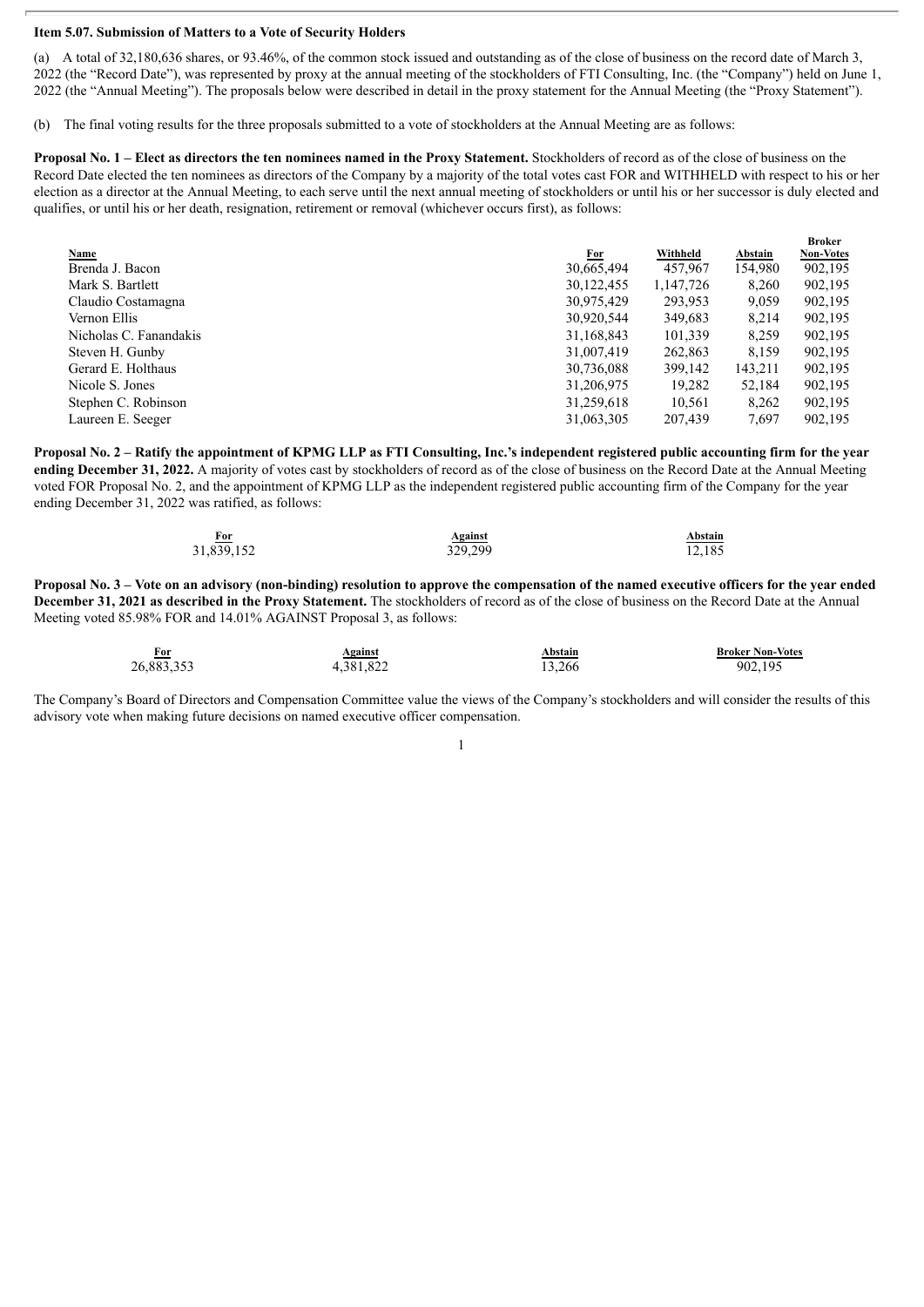### **ITEM 9.01. Financial Statements and Exhibits**

(d) Exhibits

104 The Cover Page from FTI Consulting's Current Report on Form 8-K dated June 1, 2022, formatted in Inline XBRL